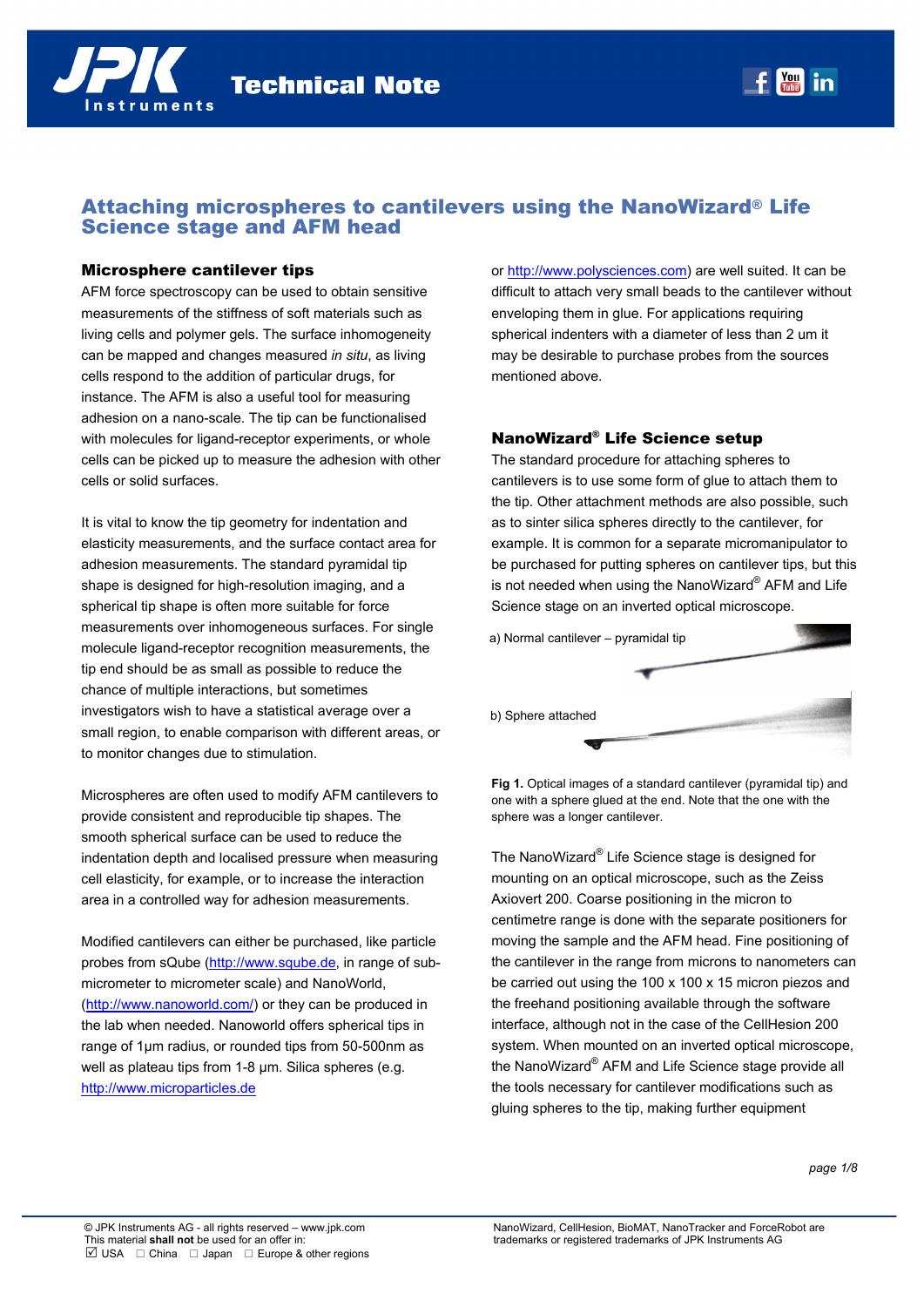purchases unnecessary. Performing the manipulation with the NanoWizard AFM has the advantage of completely flexible and accurate positioning through the linearized piezo system, and the forces applied to the cantilever can be monitored using the laser deflection.

This report provides a practical guide for people wishing to use their NanoWizard® Life Science stage and AFM head to attach spheres to cantilevers. The AFM cantilever remains within the field of view of the optical microscope, while the stage micromanipulators are used to move the sample to a patch of either glue or spheres. The cantilever is then positioned precisely over the edge of the glue or over a sphere using the x-y piezos and the software interface. The z-position can be brought into range using the stepper motors, and the z-piezo used to touch the glue or spheres with the cantilever tip in a controlled manner. The technique can also be extended to other applications, for modifying the tip surface with molecules or attaching other objects to the cantilever.

### Materials

In this case, a two-part epoxy was used to attach silica spheres to normal cantilevers. The viscosity and surface tension of the glue are important, particularly for soft cantilevers which can get "sucked" into the glue layer. Some experimentation may be required to find the ideal glue and conditions. The working time is also important to allow easy handling. An Ultraviolet-curing glue may also be suitable and will extend the working time for aligning spheres and cantilevers. The glue used here was a twopart solvent-free marine sealant (SP Systems Handipack). This had low viscosity, a working time of around 15-20 minutes, and a hardening time of 1-2 hours.

The amount and distribution of the glue can have a strong effect on the handling. Small, relatively thin and flat regions of glue may be better, since with higher, more rounded droplets, there may be more chance of the glue pulling in the cantilever due to surface tension. For low-viscous glue, thin spreading using a sharp tip can leave small trails or droplets of glue at the edge of the patch which will make it easier to pick up the correct amount of glue.

The cantilevers used here were OMCL (Olympus), with a spring constant of 0.06 N/m. Tipless cantilevers are useful for cell attachment or when very small spheres are used, but if the sphere is larger than the pyramid tip. With a tipped lever you will pick up more glue and so increase the risk of enveloping the bead. The Arrow TL-1 (NanoWorld) cantilevers are a good example of tipples cantilevers with a very low spring constant (0.03 N/m).

The spheres were a poly-disperse dry sample of silica spheres, with a diameter range between 3 and 10 microns. A plain glass slide was used as a substrate for the glue and spheres, and was cleaned with ethanol before use. Some spheres can be transferred dry onto the glass slide, or dispersed in ethanol. The glass slide will then usually have a mixture of clusters and individual spheres on the surface, from which individual spheres can be selected optically. A small amount of the glue was transferred to the glass slide directly after mixing, using a pipette tip. The glue was spread thinly close to the patch of spheres. Thin glue "trails" left small droplets that could easily be used. Larger patches of glue tended to flow onto the cantilever and result in too much glue being transferred. The NanoWizard® AFM and Life Science stage were mounted on a Zeiss Axiovert 200 inverted optical microscope.



Life Science stage

Fig 2. NanoWizard® Life Science setup. The stage and AFM head are sketched separately. The micro-positioners to move the sample (represented by a red glass slide) are ringed in red, and the ones for the AFM head (three blue dots for the AFM feet positions) are ringed in blue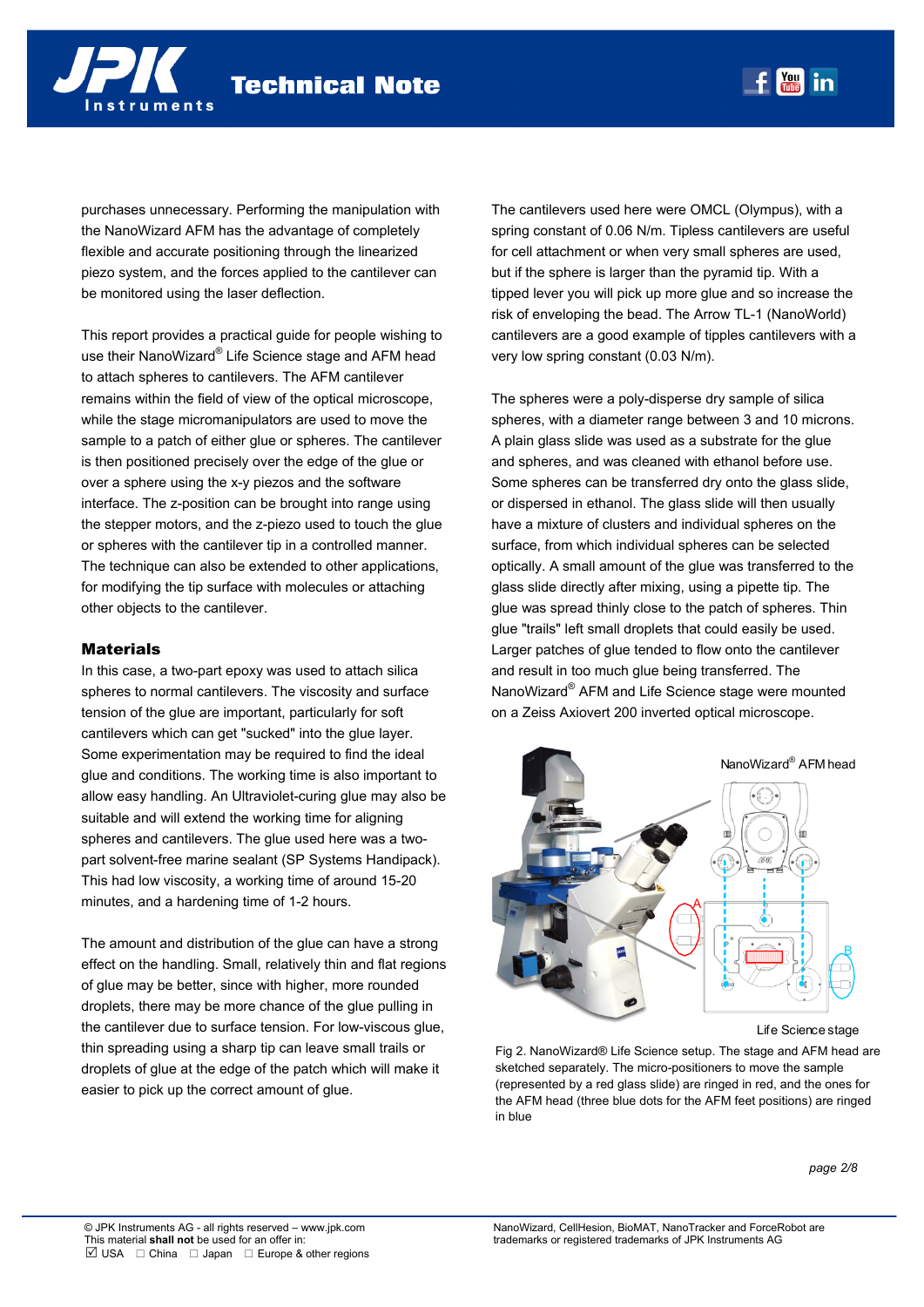# Coarse positioning

The NanoWizard® Life Science stage and AFM head are shown mounted on the optical microscope and also in outline form in Figure 2. In this case, the glass slide sample is represented by the red rectangle and its position is controlled by the micromanipulators on the left hand side ringed in red and marked A. The three feet of the AFM head sit on the points marked by the three blue dots, and the AFM head (and therefore cantilever) position is controlled by the micromanipulators on the right hand side, ringed in blue and marked B.

The cantilever and AFM system is set up as normal, with the laser focused on the end of the cantilever, and the cantilever positioned within the field of view of the optical microscope. The positioning screws B can then be used for coarse positioning of the cantilever tip within the field of view, and the positioning screws A can be used to move the sample between the areas of glue or spheres.

Figure 3 shows optical images of the spheres (a) and cantilever (b) using a 40x lens. The green-blue colour is caused by the AFM laser safety filter. In b) the pyramidal tip shape can be seen at the very end of the long OMCL cantilever as a characteristic X-shape.



**Fig. 3** Optical images of the silica spheres a) and cantilever tip b) with the 40x lens. The pyramidal tip shape can also be seen at the end of the cantilever in b).

The first stage of the process is to apply glue to the end of the cantilever tip. Use the software to land the cantilever onto an area of the glass slide without glue or spheres. When the cantilever has found the surface, clicking the retract button once moves the cantilever using the z-piezo only. If the sample was in the middle of the 15 micron piezo range, then the tip will move 7.5 microns from the glass. This is sufficient for small sample movements. Clicking the retract button again moves the cantilever with the stepper motors by the distance set in the motor panel, (e.g. 50-100 microns) to move the sample larger distances. It may be easiest to use the screws marked B in Figure 2 to move the AFM head small distances, within the field of view of the optical microscope. The cantilever should be positioned near the selected patch of glue.

Rachel Owen/Torsten Müller  $t = 4$   $t = 3$ 

# Fine positioning – glue

The SPM software can be used in force spectroscopy mode to control the fine position of the cantilever using the x, y and z piezos. The cantilever can be moved over the surface by setting spectroscopy points in the Image Viewer window. New points can be set individually, or the mouse can be used to click and drag a selected point in the Image Viewer to move the cantilever freehand over the surface.

In force spectroscopy mode the cantilever does not need to start from the approached position. The cantilever can be retracted a safe distance, positioned over the glue or sphere and then the spectroscopy z-piezo movement used to "fish" for the surface, without needing to engage on it as for imaging. The cantilever position can be monitored using the CCD camera optical image, which is displayed within the SPM software. The z-stepper motors can be used to move the cantilever up and down if required during the alignment process.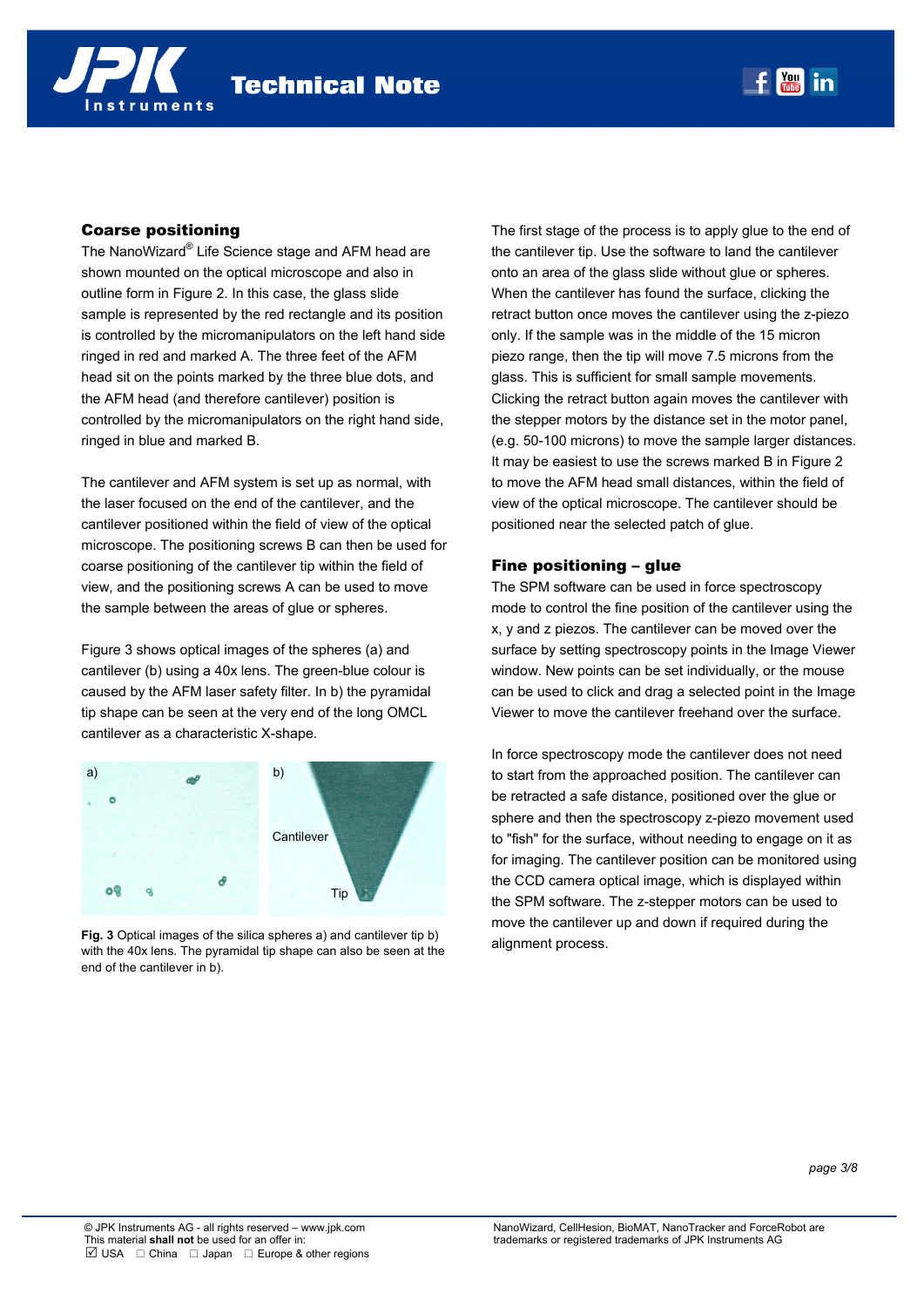





**Fig. 4** Simultaneous images of the software and optical microscope view (20 x lenses). In a) the cantilever is at the centre of the scan area (position 1), which is to one side of the glue patch. In b) the cantilever has been moved using the software control, by setting a new spectroscopy point 2 over the glue patch.

Figure 4 shows screen clips from the AFM software window, along with the corresponding optical images (20x objective lenses). In the optical images, a small amount of glue at the edge of the glue patch can be seen, along with the cantilever. The software screen clips show the Image Viewer window, and the part of the spectroscopy control panel where the physical coordinates of the selected spectroscopy points are displayed.

In Figure 4 a), the cantilever is over the glass, at the centre of the scan area (0,0) marked Position 1 in the

spectroscopy control panel, and displayed in green in the Image Viewer screenshot. In Figure 4 b), the cantilever has been moved over the edge of the glue patch by setting Position 2 in the Image Viewer window. Choosing a part of the glue where the edge is perpendicular to the cantilever direction, as shown here, can limit the contact between the tip and glue. The cantilever can be moved so the tip only overlaps the glue area by a few microns, as in Figure 4 b).

Rachel Owen/Torsten Müller  $t = 4$   $t = 3$ 

The cantilever moves real-time as the points are selected or moved in the software, and the position can be checked in the optical image. Once suitable points have been set, the cantilever tip can be moved back and forth between them by moving through the spectroscopy points list displayed in the control panel. Spectroscopy can be performed from a retracted position, and an initial approach is not required. This is particularly useful here, where the cantilever needs limited contact with the glue.

Relative force spectroscopy mode moves the cantilever towards the surface using the z-piezo until a particular setpoint deflection value is reached. This can be used to feel when the cantilever reaches the glue surface. The amount of force, the indentation depth, and an optional waiting time at the surface can all be set to optimise the transfer of glue to the tip region of the cantilever. It is recommended to set "Single scans" in the options menu, so that the movements are performed once only when *Run* is clicked, to give full control over the tip interaction.

For soft cantilevers and low-viscosity glues, the tip may not come free at the end of the force spectroscopy movement. The stepper motors can be used to move the cantilever away from the glue, say by stepping up in 5 micron steps until the glue capillary between the tip and surface breaks. If too much glue flows onto the cantilever tip, some can be deposited back onto the glass by performing another spectroscopy curve over a bare glass region next to the glue patch. This can be repeated on clean areas until no droplet of glue is left on the glass.

## Fine positioning – spheres

Once the tip is coated with glue, a sphere can be picked up with the cantilever tip. The tip should be retracted a safe

*page 4/8*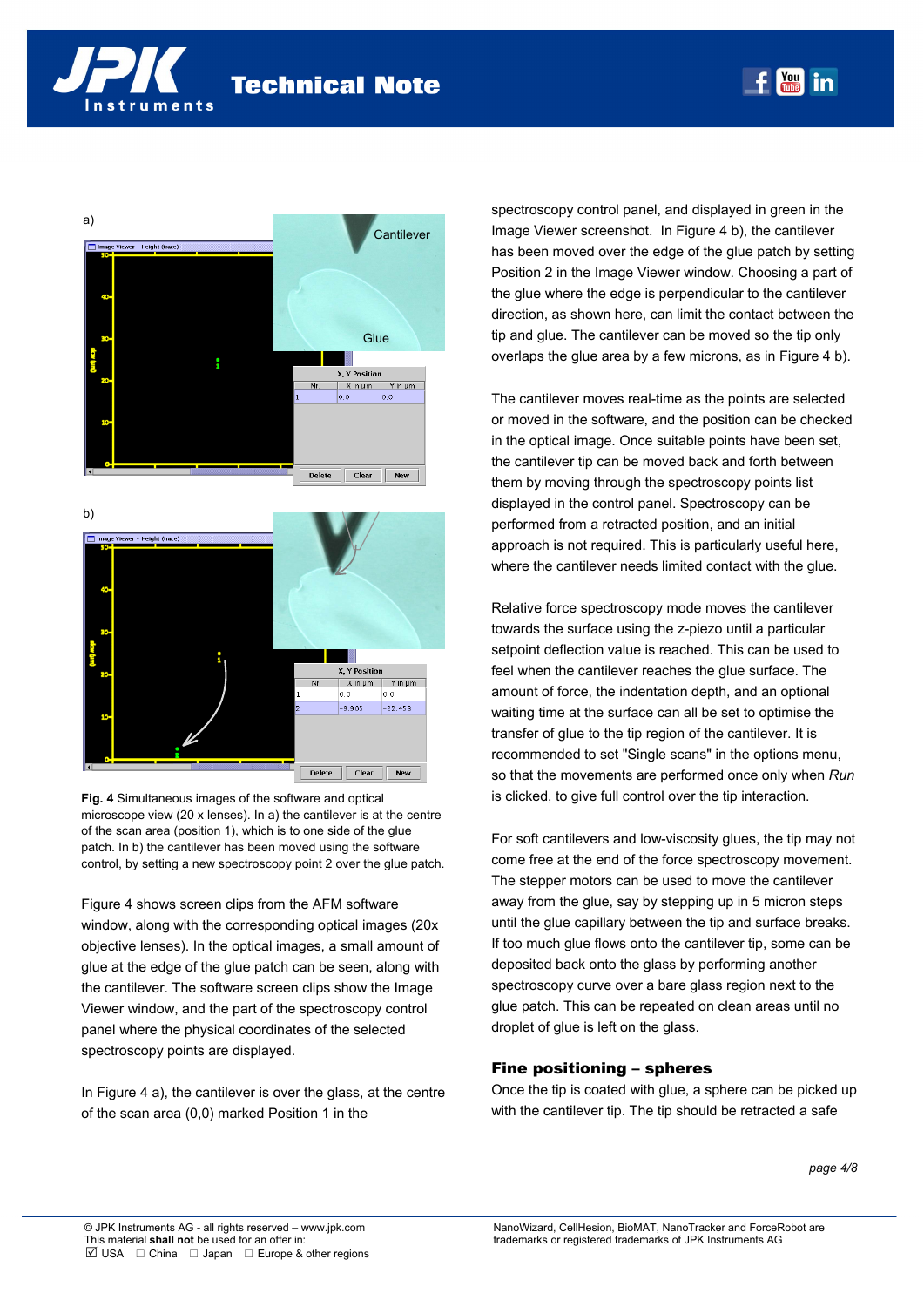

truments

distance and then the sample positioning screws (marked A in Figure 1) can be used to move some spheres under the tip. It is best to find isolated spheres with as much space around them as possible, so that extra spheres are not picked up elsewhere along the cantilever arm.



**Fig. 5** Optical microscope images (40 x lenses) of the cantilever and a patch of spheres. In a), the cantilever is at the centre of the scan area, over the glass. In b) the cantilever has been moved over the chosen sphere using the software control. In c) the cantilever is in the approached position, touching the sphere.

Figure 5 shows the cantilever next to a suitable region of spheres, imaged using the 40x lens. The same positioning procedure can be performed as for the glue. The cantilever is held at the retracted position on the z-piezo and the spectroscopy mode position control is then used to place the cantilever tip over the chosen sphere. Force spectroscopy in relative mode is then used to pick up the sphere – again force and waiting time can be varied to optimise the attachment. The positioning is shown in Figure 5 for the cantilever over the glass in a) and over the chosen sphere in b). The spectroscopy mode can now be

used to "fish" for the sphere. In the image in c), the cantilever is shown in the approached position, touching the sphere.

Rachel Owen/Torsten Müller  $t = 4$   $t = 3$ 

### Application Examples

There are many applications for microspheres attached to cantilevers, and only a few examples are given here. Most applications are in force measurement, either indentation for elasticity or rheology measurements, or as adhesion to measure specific or nonspecific binding. The cantilever can be used to mechanically stimulate a particular response in a living cell.

Sphere-modified cantilevers can be used to measure the viscoelastic properties of whole cells and of particular parts of cells [1,2]. The known surface area and indentation shape can be used with the standard Hertz model to calculate a value for the Young's modulus of the cell. Microspheres can also be used with the AFM to study frequency-dependent rheological properties of the cell [1]. More complex mathematical models can also be developed to model the indentation of thin sections of the cell, such as the advancing lamellipodium. Here the AFM cantilever feels the substrate below the cell as a contribution to the apparent stiffness, and this can be used to also give a measure of whether the particular part of the cell is well-adhered to the surface [2].

Indentation of living mechanosensitive cells can stimulate specific responses. Osteoblasts are cells that form bone, and are part of the complex system that the body uses to adapt the skeleton to the demands on it. Increased strain on the skeleton generally results in the body increasing the bone mass, but there are many questions remaining as to how this is sensed or controlled on a cellular level. A known spherical tip shape allows the calculation of the actual strain exerted on the cell by a given indentation force [3]. Osteoblasts have been mechanically stimulated with microsphere AFM tips and the stimulation was monitored using fluorescence to visualise the increase in calcium ion concentration [4]. The calcium response could also be transmitted by the cells to their neighbours, who had not been directly stimulated. Microspheres have also been used to measure specific binding on osteoclast cell

*page 5/8*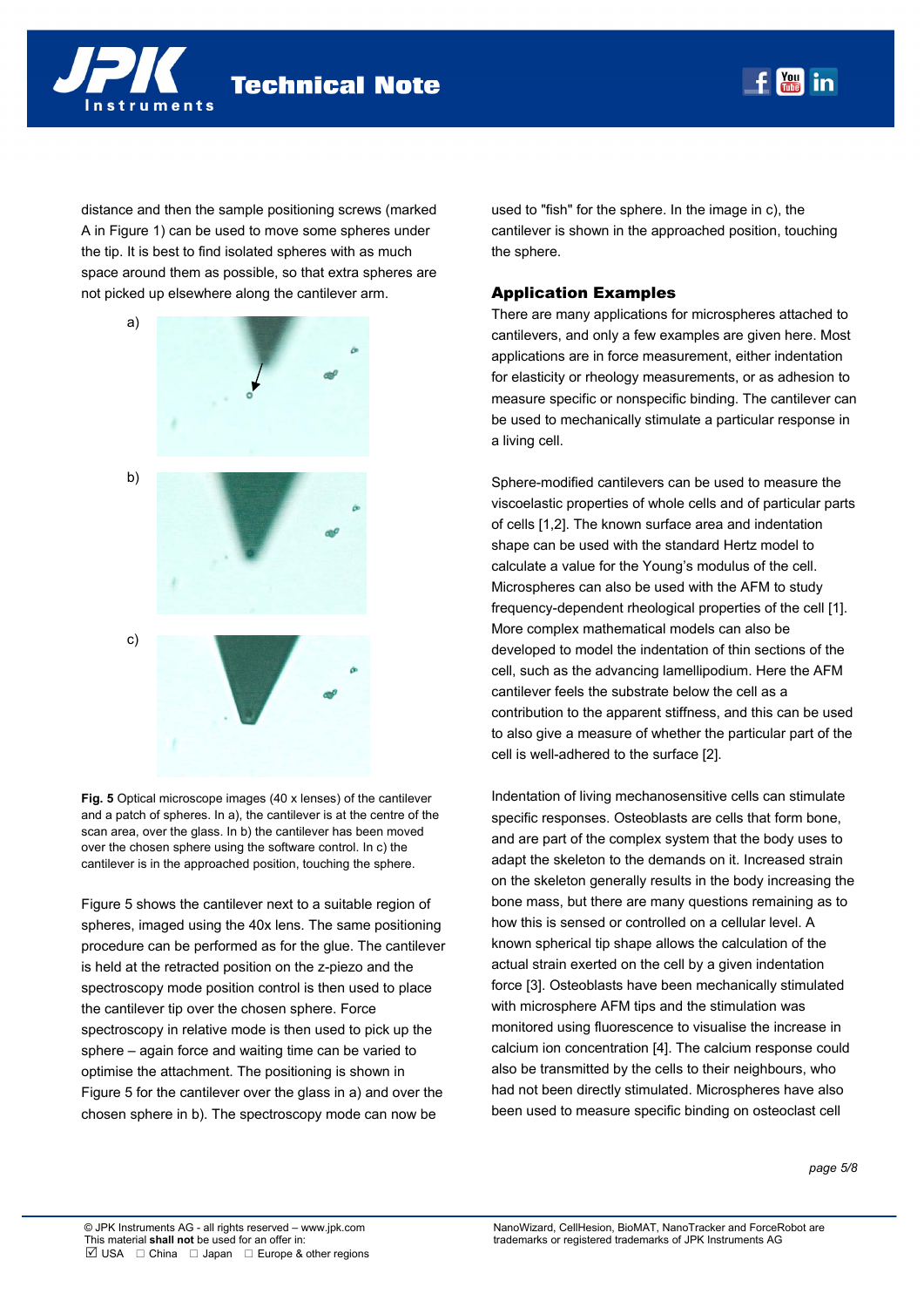

surfaces, using the controlled surface contact area to improve the statistics for the binding events [5].

## Conclusions

The NanoWizard® Life Science stage and AFM head can be used to easily align and manipulate the tip and sample to glue spheres to cantilever tips. This does not require any separate equipment or manipulators. The other advantages of working with this setup are the highresolution optical microscope image, and the control and monitoring of the forces on the cantilever during the process. The sample and head manipulators give a working range of centimetres to quickly move between the glue and the spheres. The software interface makes precise and dynamic fine positioning of the cantilever straightforward using the piezo system. The use of spectroscopy mode from the retracted position allows a completely controlled approach of the cantilever to the glue or spheres.

#### Literature

- [1] Mahaffy R.E., Shih C.K., MacKintosh F.C. and Käs J. "Scanning probe-based frequency-dependent microrheology of polymer gels and biological cells" Phys. Rev. Lett. 85, 880- 883 (2000).
- [2] Mahaffy R.E., Park S., Gerde E., Käs J. and Shih C.K. "Quantitative analysis of the viscoelastic properties of thin regions of fibroblasts using atomic force microscopy" Biophys. J. 86: 1777-1793 (2004).
- [3] Charras G.T., Lehenkari P. and Horton M.A. "Atomic force microscopy can be used to mechanically stimulate osteoblasts and evaluate cellular strain distributions" Ultramicroscopy 86: 269-278 (2000).
- [4] Charras G.T. and Horton M.A. "Single cell mechanotransduction and its modulation analysed by atomic force microscope indentation" Biophys. J. 80: 2608-2621 (2001)
- [5] Lehenkari P.P. and Horton M.A. "Single integrin molecule adhesion forces in intact cells measured by atomic force microscopy" Biochem. Biophys. Res. Comm. 259(3): 645-650 (1999).
- [6] M. Krieg, Y. Arboleda-Estudillo, P.-H. Puech , J. Käfer, F. Graner, D. J. Mueller, C.-P. Heisenberg "Tensile forces govern germ-layer organization in zebrafish" Nature Cell Biology 10/4: 429-436 (2008).
- [7] J.W.G. Tyrell, P. Attard, "Atomic Force Microscope Images of Nanobubbles on a Hydrophobic Surface and Corresponding Force-Separation Data" Langmuir 18/1: 160-167 (2002).
- [8] H.-J. Butt, B. Capella, M. Kappl "Force measurements with the atomic force microscope: technique, interpretation and applications" Surface Science Reports 59: 1-152 (2005).

# List of tested glues

**SP Systems Handipack** (www.gurit.com), is an allpurpose two-part solvent-free marine sealant. This has low viscosity, a working time in thin film of around 15-60 minutes, and a hardening time of 6-8 hours. The setting time depends on the temperature. The bead-cantilever unit is ready to use after heating up to about 70-80°C for 1 hour. The fresh, non hardenend adhesive is for use in air only, and cannot harden in liquid.

**UHU-Endfest 300** (www.uhu.de) is a 2-component adhesive on an epoxy resin base with a working time of up to 2h. Higher ambient temperatures will reduce the setting time as for SP Systems Handipack. The non-hardenend adhesive is for use in air only, and cannot harden in liquid. In liquid the glue drop forms a coarse-grained cluster, and the bead can not be attached. It is important to mix the hardener and resin very accurately in the correct proportions, otherwise the adhesive is not stable enough and in some cases the attached bead will be lost.

An alternatively is **UHU-Plus schnellfest**, though the working time is much reduced (to about 5 minutes). The UHU-Plus schnellfest is easier to mix homogeneously than Endfest 300, and therefore the final bonding strength is much higher.

- II. **Araldite 2000 Plus** cited e.g. from M. Krieg [6]. (http://www.bm-chemie.de, Bodo Möller Chemie GmbH; Senefelderstraße 176-178; D-63069 Offenbach/Main). The bead can be attached in air and can then be stored in air for a week. According to M. Krieg (personal communication) it is also possible to use Araldite 2000 Plus in high humidity or indeed under water.
- III. **Dymax OP** e.g. OP29 (www.dymax.com) can also be used in air. The adhesive is optically clear, and is characterized by low shrinking and an excellent solvent resistance. The adhesive cures upon exposure to moderate visible light. The process can be sped up by illuminating the cantilever with the fluorescence lamp of the microscope. If the cantilever

*page 6/8*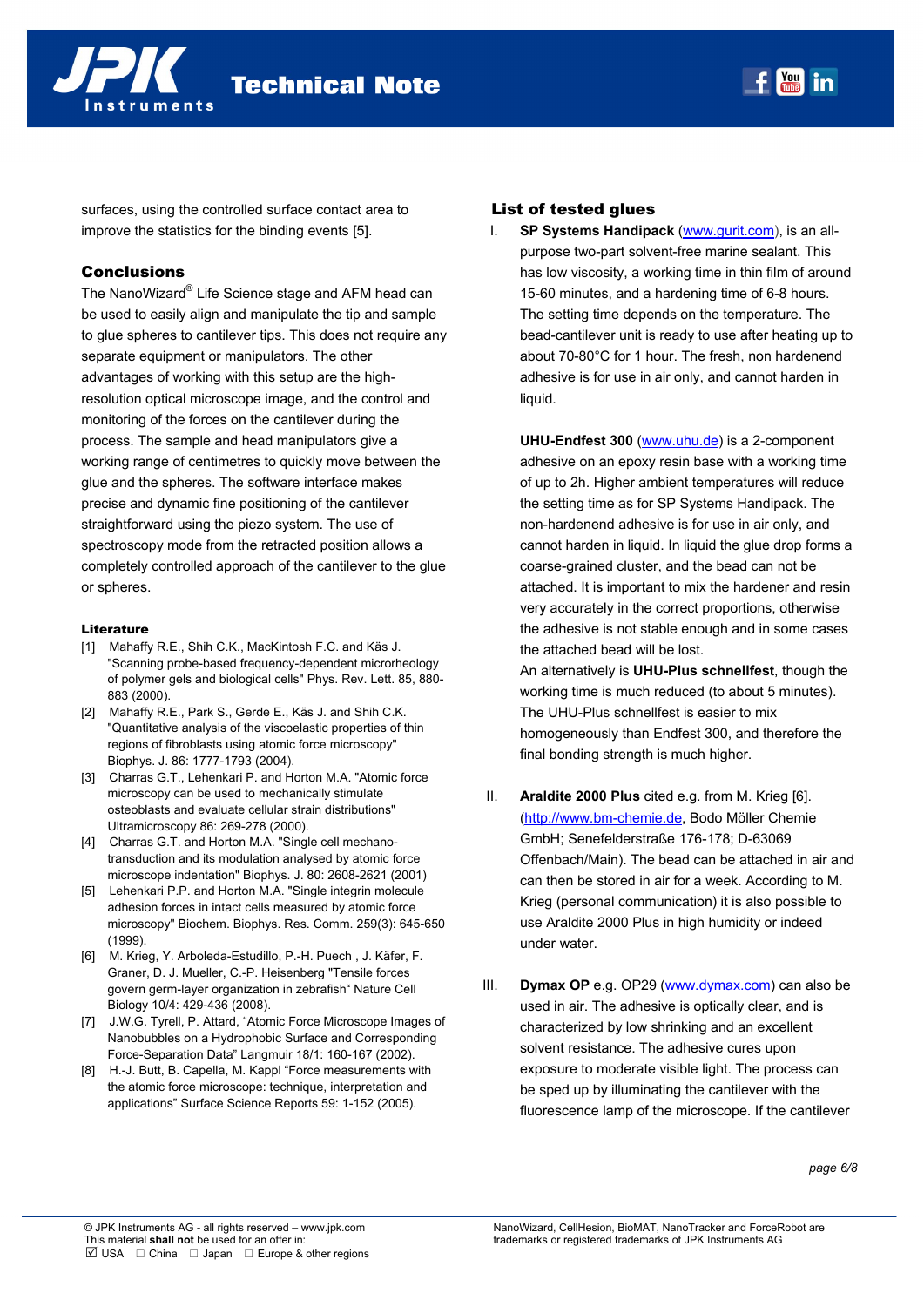

is removed from the chip holder before sufficient illumination then the bead may fall off.

- IV. **Flex+bond** (Weicon GmbH, 48157 Münster, Postfach 8460, www.weicon.de) Flexbond is a 1-component glue, based on polyoxypropylene (POP), and resistant to temperature, UV and salt solution. Flexbond is recommended, if the functionalized bead has to be attached as well as stored in liquid. The paste-like composition of the adhesive minimises surface contamination of the bead.
- V. **Some other adhesives**: Please note, that the list is not complete. Perhaps other adhesive products from other companies can also be used, e.g. UV-curable glue from **Norland** (http://www.norlandprod.com/). Tyrell and Attard [7] used a high melting point wax (**Shell Epikote 1004**) to attach a 15 µm silica sphere onto a cantilever. However, the adhesive has to be heated up to 100 °C to be liquid. Butt [8] reviewed different ways to attach a microsphere to a cantilever. To avoid any glue based contamination Butt [8] attached a silica bead to tipless cantilever by first dipping in a glycerol droplet and picked up the particle from the glass slide. The bead-cantilever unit was heated in an oven to the softening point of the glass bead of 700-800°C. All of glycerol evaporated without any residue.

### Quick Checklist

- **1. Prepare a glass slide with glue and spheres**
- Clean the slide with Ethanol and remove any dust by air flow
- **Sphere in liquid:** dilute the stock solution in ultrapure water and ultrasonicate for 5-10min. Put a droplet of the sphere solution on the glass slide and let the water evaporate
- **Dry spheres:** dip a clean pair of pointed tweezers or a micro pipette tip into a silica sample and tap it on the glass slide
- Dip a pipette tip into the glue and thinly spread close to the patch of spheres
- Mount the slide to the sample holder on the microscope
- **2. Put some glue on the cantilever**
- Mount the cantilever and align the laser
- Orientate on the sample, find the spot with the spheres using the sample positioning screws (Fig.2).

<u>You</u> |  $t = 4$   $t = 3$ 

- Approach to the slide on a clean region between spheres and glue
- Retract using the piezo only (7.5 microns clearance) (Optional – retract a further 5-10 microns using the stepper motor. In case of CellHesion module or CellHesion 200 the target height can be 10µm and the retract height about 100 µm.)
- Position the cantilever tip over the glue
- Select the "single scan" in the Options menu to dip the cantilever into the glue only once
- Run a force spectroscopy measurement (force mode) to dip the cantilever into the glue using a relatively low setpoint (0.5-1V) and a contact time = 0sec.
- If the cantilever does not break free of glue, use the stepper motors with 5  $\mu$ m steps to move upwards.
- To remove any excessive glue, perform one or more additional force distance curves on a clean spot of the slide

#### **3. Attach sphere to the cantilever**

- Move the sample in order to position the cantilever over the spot with the spheres and decouple the sample.
- Fine positioning of the cantilever directly over the sphere can be done by moving the head (Figure 2, micro positioners B) or with the NanoWizard option: Click and drag with the mouse on the Image Viewer area to move the tip freehand. The selected point can be repositioned by clicking and moving after it has been set.
- Perform a force distance curve using a bit higher setpoint (1-1.5V), pulling length 5um and a contact time of about 3-5sec.
- For a better optical control of the position of the cantilever above the spheres it can be useful to activate the "Cell capture" mode (where available) and move the cantilever to the sample.

*page 7/8*